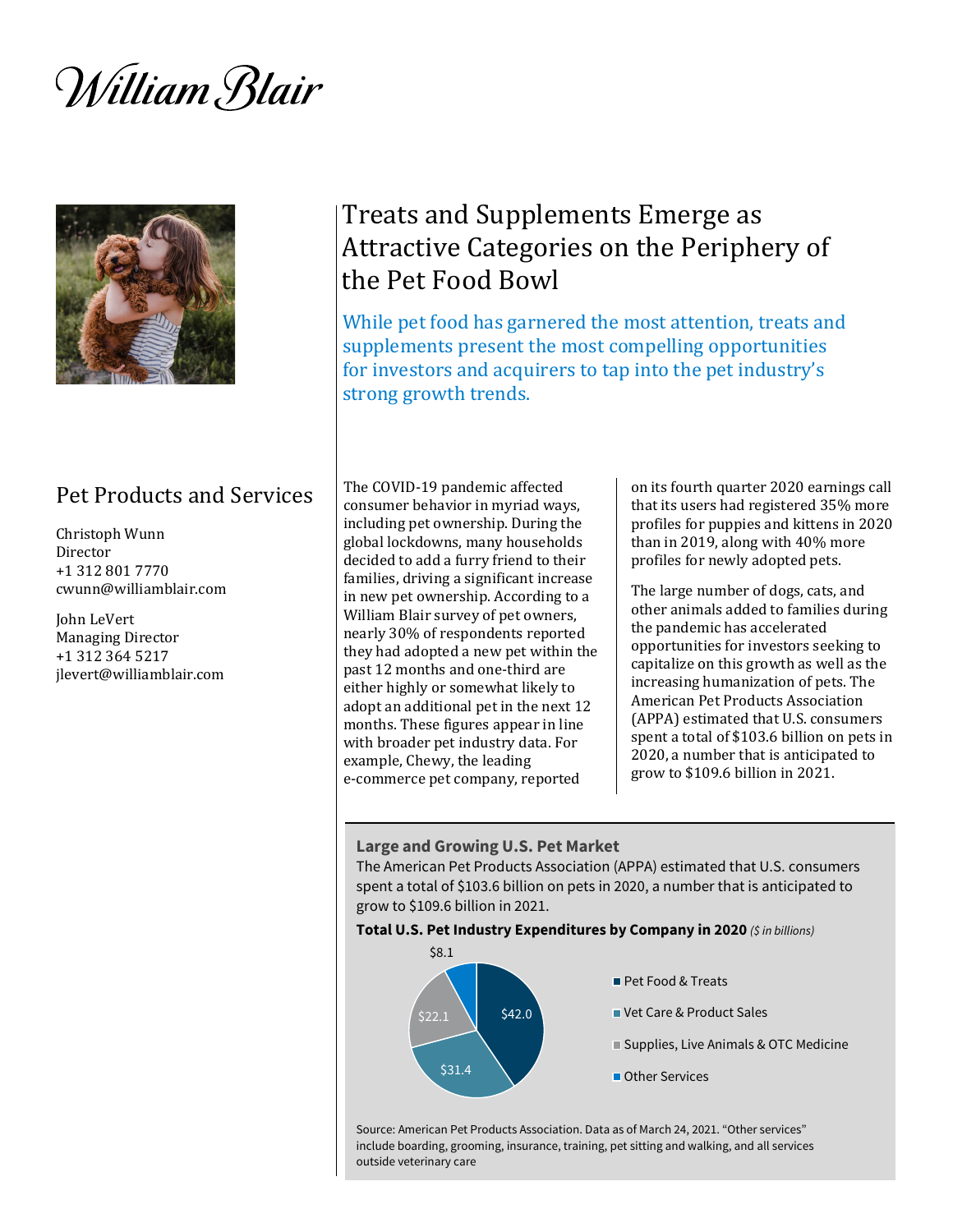The pet industry has already attracted widespread interest and capital from investors and strategic acquirers. Most of this interest has been focused on the pet food segment, resulting in a sequence of high-profile transactions and significant banking coverage. Meanwhile, the market for treats and supplements—though currently much smaller—is growing at a much faster rate and has drawn less attention.

As investors and strategic acquirers look for opportunities to gain exposure to the trends driving growth in the pet industry, we believe that the treats and supplements segments present particularly compelling opportunities. "Pet parents" have become increasingly concerned about the health and well-being of their pets, leading to rapid growth in clean-label treats and supplements. Buying behavior has shifted, and online delivery and direct-to-consumer channels have grown significantly, particularly for supplements. Amazon and Chewy, in particular, have emerged as key channels for the supplement market, which has blossomed alongside the rapid growth in e-commerce in recent years. These trends largely mirror the mega-trends shaping the human food and beverage industry, especially as the pandemic highlighted the importance of doing more to stay healthy amid a global medical crisis.

To help investors interested in the pet industry gain more insight into the

opportunity set in pet treats and supplements, we examine the main drivers behind the industry's strength and share takeaways from a recent survey we conducted about pet owner behavior. We also provide recommendations for how investors can seek to capitalize on these trends.

### Highlights From Our Survey

Given the importance of the treats and supplements segments and the relatively little focus they are receiving, we surveyed 400 pet owners in April 2021 to better understand their priorities and purchasing habits for treats and supplements. We provide takeaways from that research into areas such as shopping behavior, purchase considerations, and a range of other questions in each category.

### Market Size and Breadth

Freedonia estimates that U.S. retail sales of dog and cat food will reach \$37.9 billion by 2024, representing a compound annual growth rate (CAGR) of 5.6% from \$28.9 billion in 2019. Retail sales of pet treats and chews in the United States are forecast to reach a total of \$7.5 billion in 2023, representing a CAGR of 2.8% from a total of \$6.5 billion in 2018. The pet supplement category is smaller, totaling approximately \$800 million as of 2020, but appears to be growing much faster. Pet supplement sales skyrocketed 21% in 2020. While the supplements market may seem small,

investors are seeing opportunities for trusted supplements brands to expand into treats and capture some of that market share.

Understanding the breadth of the treats and supplements categories provides valuable context into the opportunity set. Our survey found that pet owners are purchasing a wide range of formats of treats and supplements, showing the range of options even within each segment. Supplements now treat a variety of conditions, ranging from traditional concerns such as promoting skin and coat health to soothing stressed-out pets.

Specific options available to pet parents have grown over time as companies—including leading supplement brands such as Zesty Paws, PetHonesty, Nutri-Vet, Doggie Dailies, and Native Pet—continue to invest in innovation. For example, Zesty Paws offers CBD-infused supplements that aim to help pets increase their mobility, enhance their immune systems, and foster better behavior. PetHonesty, Nutri-Vet, and Native Pet all have strong positions in probiotic supplements, which have emerged as a significant category in recent years. Pet probiotic and prebiotic supplements from these brands and others can be used to foster a healthy digestive tract and address seasonal allergies, among other potential benefits.

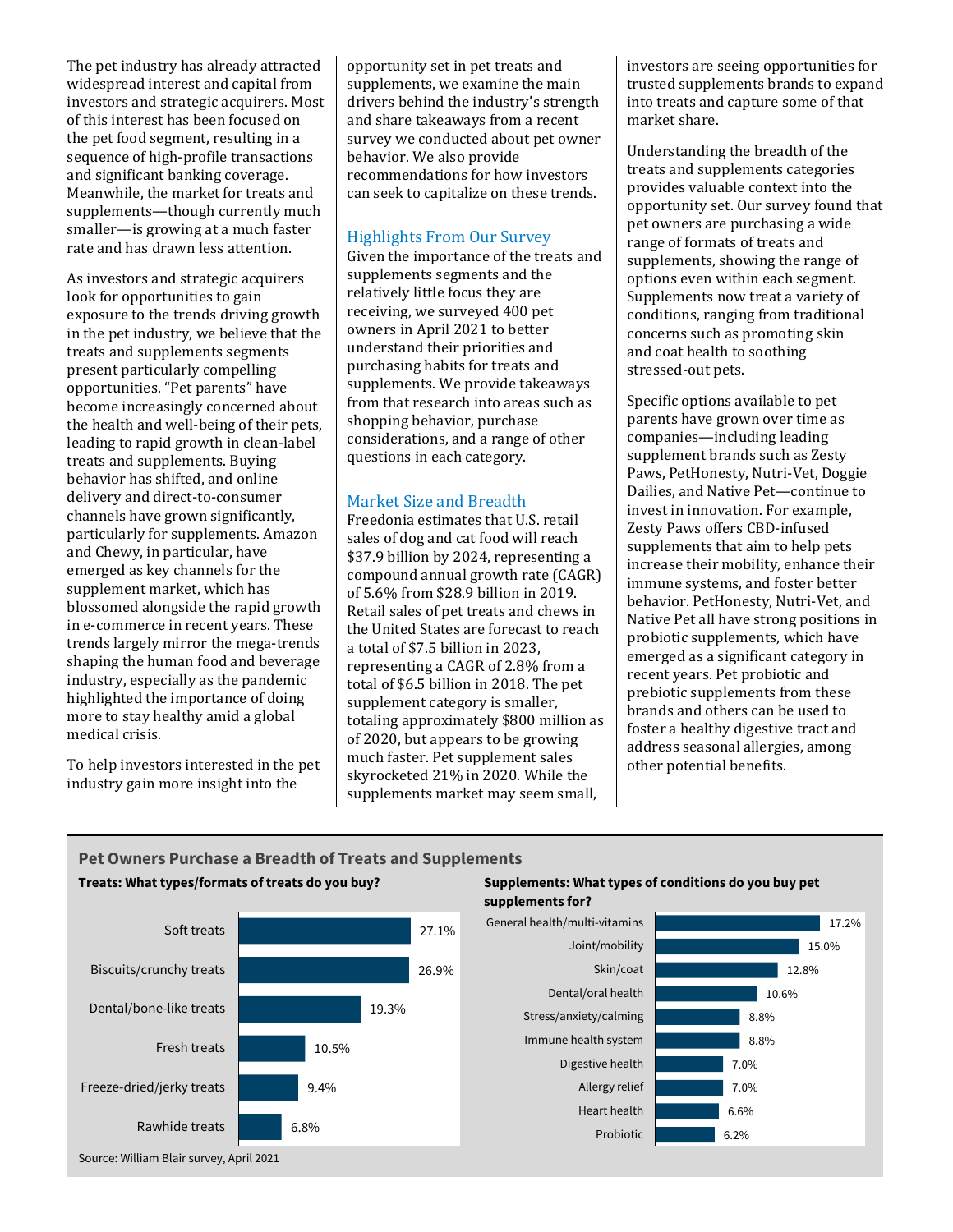### **Clean Label is a Priority for Pet Owners**

### **Treats: How important is it for you to buy clean-label treats for your pet?**



The wellness theme has carried over to the treats segment as well. One of the largest pet treat manufacturers the J. M. Smucker Company—has significantly expanded its offerings through investments in treat brands focused on all-natural ingredients. Smucker's brands include Milo's Kitchen and Rachael Ray Nutrish, both focusing on "real" food in a variety of treat formats beyond traditional biscuits. These treat formats often come in fresh or freeze-dried formats, some of which even mimic human food flavors such as hamburgers and pasta. The emphasis on more natural ingredients includes pet food as well, with more brands offering fresh foods as well as freeze-dried, "cleaner" kibble with fewer additives and fillers.

### Focus on Wellness and Clean Labels

Just as human consumers are paying far more attention to the quality and ingredients of their food than in the past, pet owners have increasingly focused on the same characteristics

for their pets. This is in part because pet owners tend to consider pets as more than just companions. In our survey, 98% of pet owners stated that they considered their pets to be members of their family.

Because the pandemic forced consumers to pay attention to their health and well-being, it is not surprising that pet parents are paying close attention to their pets' health as well. Of the survey respondents who purchase supplements, nearly 60% of them said that they are paying closer attention to their pets' health and wellness because of the pandemic.

### Factors Driving Purchasing Decisions

The survey results revealed some nuances in the factors that drove purchases of treats and supplements. For both treats and supplements, the quality of the product's ingredients was the single-most important factor in the purchasing decision, and a trusted brand was among the top three most important factors in both

categories. For supplements, the product's efficacy was also a crucial purchasing factor and ranked just behind the quality of ingredients in importance. The emphasis on the efficacy of supplements suggests that pet owners are concerned that the supplements deliver on their promised benefits and help improve their pets' lives. Purchasing from a trusted brand played a larger role for supplements than for treats, which seems to correspond with the idea that pet owners are seeking supplements for their medical/health benefits rather than just as a reward for their pets.

Interestingly, nearly half of respondents (46%) said that price was the least important factor when purchasing supplements and 34% said that price was the least important factor when purchasing treats. This highlights the low degree of price sensitivity for both categories and supports the investment thesis that pet products are a relatively recession-proof industry.

### **Brand Names Carry Weight**

**Treats: How important to you is brand name vs. generic/private label?**





**Supplements: How important is it to buy clean-label** 

**supplement products for your pet?**



- **Extremely important**
- **Somewhat important**
- Neutral
- Not important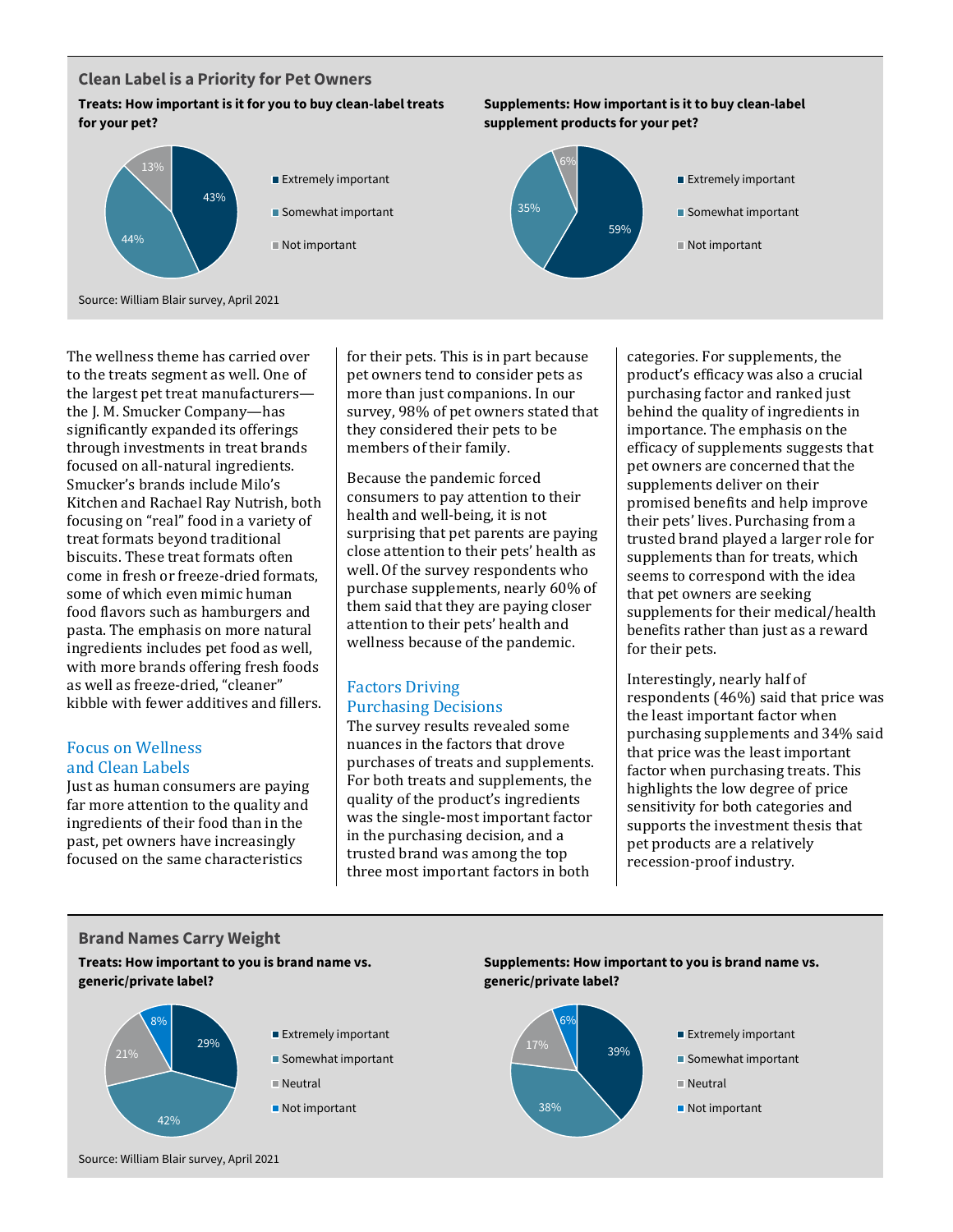### **E-commerce and In-store Retail Differ in Prominence**

### **Treats: Via what channel did you purchase pet treats? Supplements: Via what channel did you purchase**



**pet supplements?(1)**

(1) "Other" includes farm and feed stores, club, other third-party online retailers, and brand website/direct-to-consumer" Source: William Blair survey, April 2021

### A Shifting Purchasing Landscape

The COVID-19 pandemic rapidly accelerated the growth of e-commerce in all areas, and the pet industry certainly benefited from this trend. Online sales are dominated by Amazon and Chewy, both of which are experiencing exploding growth in pet spending. William Blair equity research analyst Dylan Carden estimates Chewy can capture over 50% of incremental pet spending that will move online.

While online sales have grown significantly, in-store retail is still an important, albeit evolving, channel. For example, online sales appear to be hurting large pet-focused retailers such as PetSmart, though other retailers—including Walmart, Target, Costco, and drugstores—are emerging channels. Some of these major retailers are also seeing meaningful sales volumes on their websites, contributing to the overall shift to purchasing via the online channel. The subscription model, usually managed

through an online presence, also has grown in popularity, particularly for supplements. More than 40% of our survey respondents said they were interested in a subscription for supplements on a monthly or quarterly basis, with another 28% responding as slightly interested.

While the online channel has demonstrated significant growth, responses to our survey show the continued relevance of in-store purchases, particularly for treats. Pet owners bought and learned about supplements primarily online; this is likely because supplements represent a relatively young category that has grown in prominence during the ecommerce age. Despite the continuing shift toward e-commerce, treats remained primarily an in-store retail purchase. The survey results suggest that treats are more of a purchase of convenience rather than the result of extensive research.

The differences in buying behavior indicate that supplements are a higher-consideration purchase than treats, which corresponds to the emphasis on efficacy in driving the purchase decision. While the purpose of treats is to serve as an enjoyable reward or a training mechanism, supplements are seen as a way to improve a pet's overall well-being. Indeed, a higher percentage of pet owners stated that they were willing to pay a premium for supplements than they would for treats (78% vs. 60%). As noted above, pet owners valued a trusted brand for supplements more than for treats, suggesting that a company focused on supplements could be better positioned for a higher-valueadded offering.

## **Awareness Reflects Channel Preferences**





- Friend/family recommendation
- In-store sales associate recommendation
- **Online reviews**
- Saw product in store and decided to buy
- Mail and email advertising





- **Friend/family recommendation**
- In-store sales associate recommendation
- Online reviews
- Saw product in store and decided to buy
- **Mail and email advertising**

Source: William Blair survey, April 2021